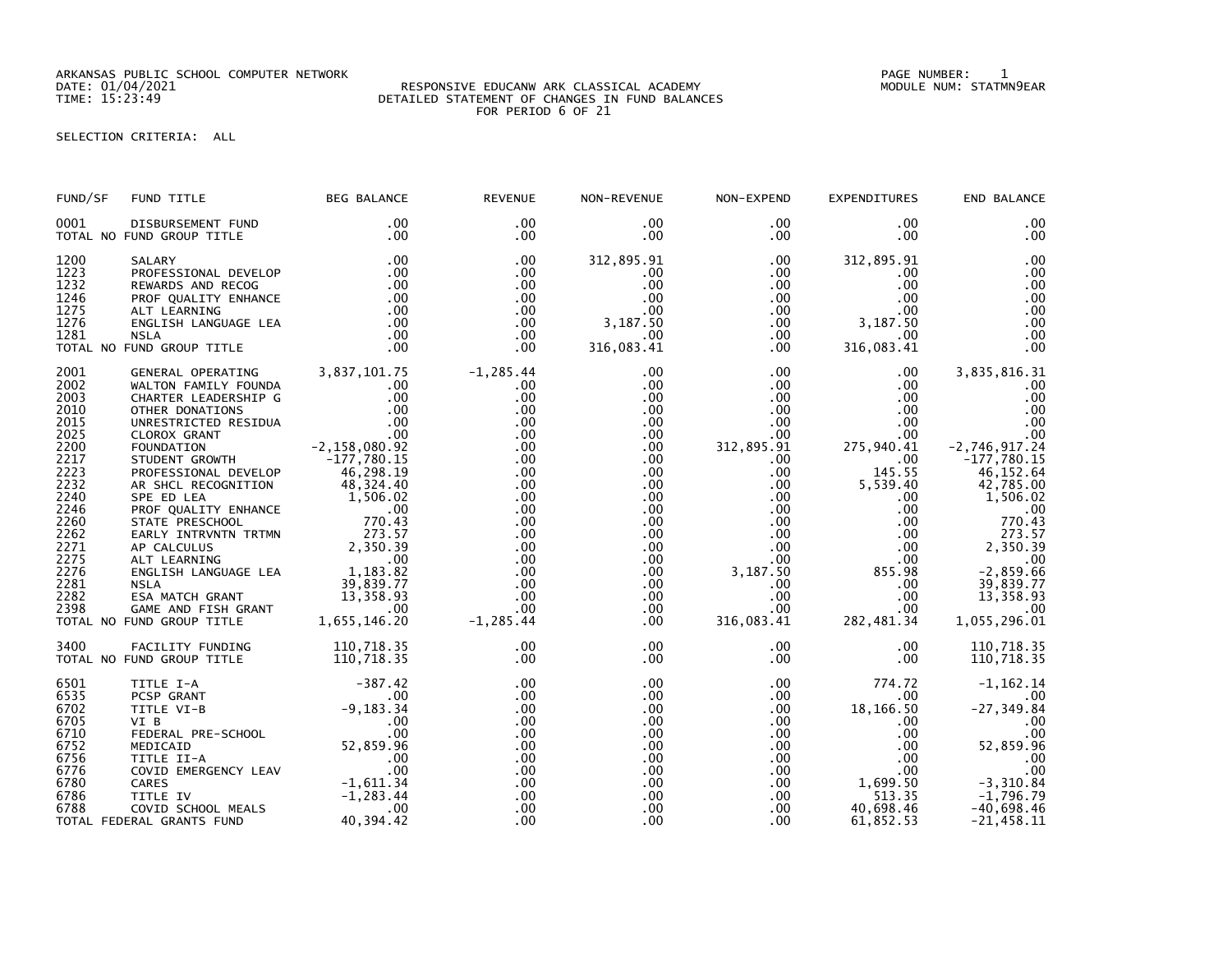ARKANSAS PUBLIC SCHOOL COMPUTER NETWORK PAGE NUMBER: 2

## DATE: 01/04/2021 RESPONSIVE EDUCANW ARK CLASSICAL ACADEMY MODULE NUM: STATMN9EAR TIME: 15:23:49 DETAILED STATEMENT OF CHANGES IN FUND BALANCES FOR PERIOD 6 OF 21

## SELECTION CRITERIA: ALL

| FUND/SF | FUND TITLE           | <b>BEG BALANCE</b> | <b>REVENUE</b> | NON-REVENUE | NON-EXPEND | <b>EXPENDITURES</b> | END BALANCE             |
|---------|----------------------|--------------------|----------------|-------------|------------|---------------------|-------------------------|
| 7001    | ATHLETIC CROSS COUNT | 62.44              | .00            | .00         | .00        | 146.40              | $-83.96$                |
| 7002    | ATHLETIC BASKETBALL  | 1,241.77           | .00            | .00         | .00        | .00                 | 1,241.77                |
| 7003    | ATHLETIC VOLLEYBALL  | 1,305.42           | .00            | .00.        | .00        | .00                 | 1,305.42                |
| 7004    | ATHLETIC TENNIS      | $.00 \,$           | .00            | .00         | .00        | .00.                | .00                     |
| 7005    | ATHLETIC GOLF        | 1,289.42           | .00            | .00         | .00        | .00                 | 1,289.42                |
| 7006    | ATHLETIC TRACK       | 75.00              | .00            | .00         | .00        | .00                 | 75.00                   |
| 7007    | CHEER/DANCE          | 131.07             | .00            | .00         | .00        | .00                 | 131.07                  |
| 7008    | GENERAL ATHLETICS    | 1,252.82           | .00            | .00         | .00        | .00                 | 1,252.82                |
| 7009    | GATE FEES ATHLETICS  | 269.27             | .00            | .00         | .00        | 605.00              | $-335.73$               |
| 7010    | AFTERSCHOOL PROGRAM  | $-14, 404.08$      | .00            | .00         | .00        | 7,639.31            | $-22,043.39$            |
| 7011    | UNIFORM ASSISTANCE   | 3,974.87           | .00            | .00         | .00        | .00                 | 3,974.87                |
| 7012    | <b>HEALTH</b>        | 5,360.50           | .00            | .00.        | .00        | .00                 | 5,360.50                |
| 7013    | WEIGHTLIFTING/PE     | 448.21             | .00            | .00         | .00        | .00                 | 448.21                  |
| 7014    | LACROSSE             | 1,379.15           | .00            | .00         | .00        | .00                 | 1,379.15                |
| 7015    | E-SPORTS             | .00                | .00            | .00         | .00        | .00                 | .00                     |
| 7016    | RUNNING CLUB         | 813.80             | .00            | .00         | .00        | .00                 | 813.80                  |
| 7018    | GIRLS BASKETBALL     | 1,180.05           | .00            | .00         | .00        | 105.12              | 1,074.93                |
| 7019    | HS CHOIR             | 27.74              | .00            | .00         | .00        | .00                 | 27.74                   |
| 7020    | <b>MUSIC</b>         | 1,137.57           | .00            | .00         | .00        | .00                 | 1,137.57                |
| 7021    | <b>THEATRE</b>       | 1,324.57           | .00            | .00         | .00        | .00                 | $\overline{1}$ , 324.57 |
| 7022    | <b>ROBOTICS</b>      | 1,491.51           | .00            | .00         | .00        | .00                 | 1,491.51                |
| 7023    | STUDENT COUNCIL      | 1,027.36           | .00            | .00         | .00        | .00                 | 1,027.36                |
| 7024    | JR STUDENT COUNCIL   | 1,754.31           | .00            | .00         | .00        | .00                 | 1,754.31                |
| 7027    | FINE ARTS            | 1,163.27           | .00            | .00         | .00        | 88.56               | 1,074.71                |
| 7030    | <b>YEARBOOK</b>      | 437.54             | .00            | .00         | .00        | .00.                | 437.54                  |
| 7032    | <b>PROM</b>          | 2,331.22           | .00            | .00         | .00        | .00.                | 2,331.22                |
| 7033    | LIBRARY              | 1,857.49           | .00            | .00         | .00        | .00                 | 1,857.49                |
| 7034    | SCHOLARSHIP          | 705.14             | .00            | .00         | . 00       | .00                 | 705.14                  |
| 7035    | FIELD TRIP           | 203.51             | .00            | .00         | .00        | .00                 | 203.51                  |
| 7036    | CHESS CLUB           | 97.19              | .00            | .00         | .00        | .00                 | 97.19                   |
| 7037    | OUTDOOR CLUB         | 80.90              | .00            | .00         | .00        | .00                 | 80.90                   |
| 7119    | JR HIGH CHOIR        | 168.48             | .00            | .00         | .00        | .00                 | 168.48                  |
| 7215    |                      | 184.00             | .00            | .00         | .00        | .00                 | 184.00                  |
| 7810    | UPPER SCHOOL ACTIVIT | 115.03             | .00            | .00         | .00        | .00                 | 115.03                  |
| 7860    | SENIOR TRIP          | .00                | .00            | .00         | .00        | .00                 | .00                     |
| 7861    | SENIOR CLASS 2022    | 38.37              | .00            | .00         | .00        | .00                 | 38.37                   |
| 7870    | NWACA GEN ACTIVITY   | 31,951.69          | .00            | .00         | .00        | 3,680.33            | 28, 271.36              |
| 7871    | TEACHER APPRECIATION | 4,783.66           | .00            | .00         | .00        | .00.                | 4,783.66                |
| 7880    | ENRICHMENT           | 1,024.60           | .00            | .00         | .00        | .00                 | 1,024.60                |
| 7901    | LR ATHLETICS         | 66.23              | .00            | .00         | .00        | .00                 | 66.23                   |
| 7902    | LR BOYS BASKETBALL   | $-545.00$          | .00            | .00         | .00        | .00                 | $-545.00$               |
| 7903    | LR VOLLEYBALL        | 2,134.05           | .00            | .00         | .00        | .00                 | 2,134.05                |
| 7920    | LR STUDENT COUNCIL   | 154.64             | .00            | .00         | .00        | .00                 | 154.64                  |
| 7921    | LR DRAMA             | 2,842.94           | .00            | .00         | .00        | .00                 | 2,842.94                |
| 7922    | <b>BLANK</b>         | .00                | .00            | .00         | .00        | .00                 | .00                     |
| 7923    | LR FINE ART          | 1,914.75           | .00            | .00         | .00        | .00                 | 1,914.75                |
| 7924    | LR YEARBOOK          | 2,148.96           | .00            | .00         | .00        | .00                 | 2,148.96                |
| 7925    | LR EAST PROGRAM      | 2,051.53           | .00            | .00         | .00        | .00                 | 2,051.53                |
| 7926    | LR BETA CLUB         | 1,546.33           | .00            | .00         | .00        | .00                 | 1,546.33                |
| 7928    | LR GLEE CLUB         | 97.03              | .00            | .00         | .00        | .00                 | 97.03                   |